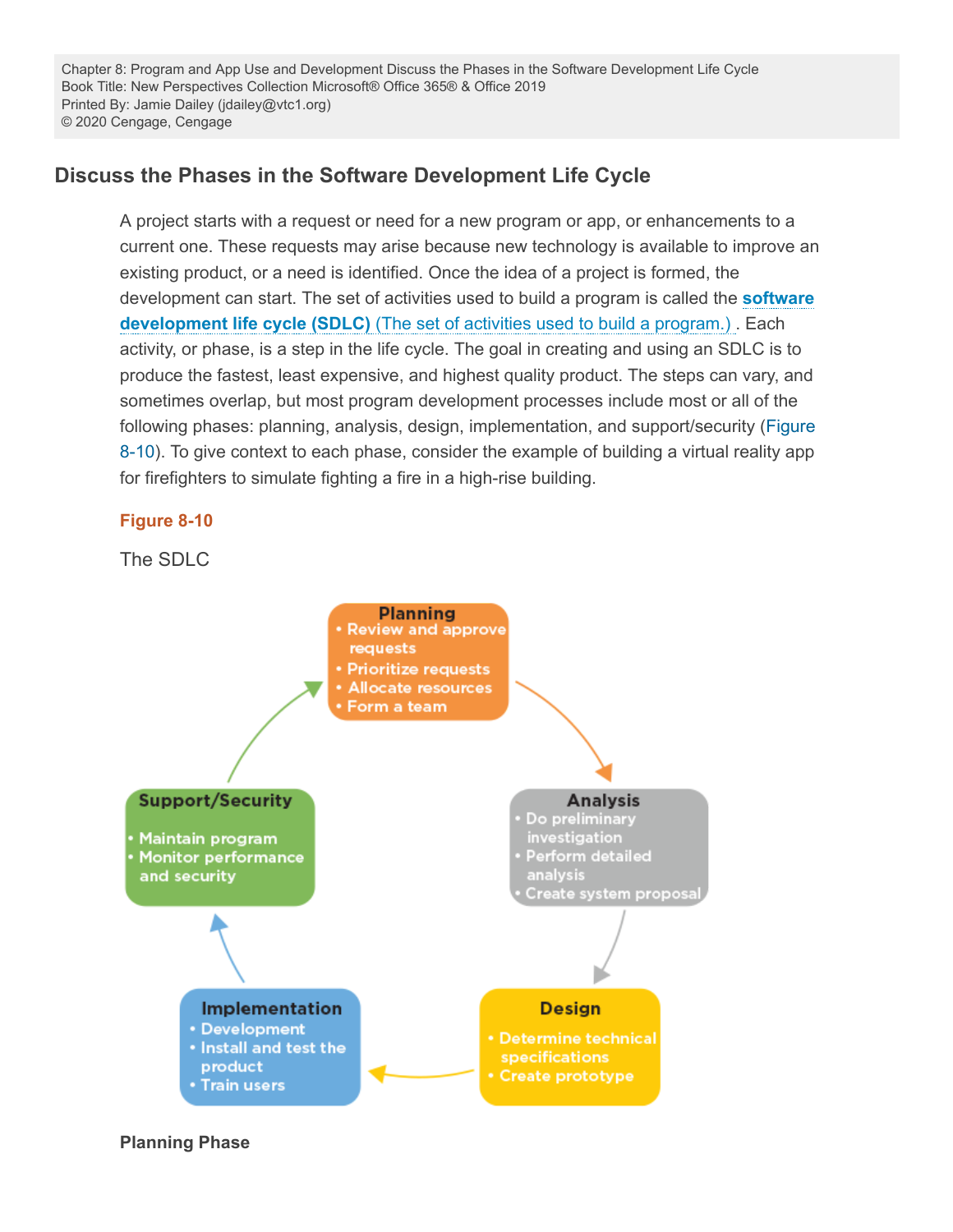The **planning phase** (The initial phase of the software development life cycle, including [reviewing and approving requests for the project, allocating resources, and forming a project](javascript://) team.) for a project begins with a request for the project. The request might come to a committee that authorizes development, that may consist of business managers, managers, and IT professionals. The committee performs four major activities:

- Review and approve requests.
- Prioritize project requests.
- Allocate resources such as money, people, and equipment.
- Form a project development team.

During this phase, the request comes in from association of fire chiefs in large cities. They have seen a need to safely train newer firefighters with techniques needed to fight fires in larger buildings. They prioritize their needs by asking for one type of building at first—a twelve story older brick building filled with apartments. They have received a grant that will cover the costs of creating this app. You form a development team that includes designers, programmers, and testers, as well as several fire chiefs to review the product during each phase.

## **Analysis Phase**

The **analysis phase** (Phase of the software development life cycle that includes conducting [a preliminary investigation and performing detailed analysis.\) consists of two major](javascript://) components: conducting a preliminary investigation and performing detailed analysis. The preliminary investigation sometimes is called a feasibility study. The goal of this part of the phase is to determine if the project is worth pursuing. **Feasibility** (The measure of the [suitability of the development process to the individual project at any given time.\) is the](javascript://) measure of the suitability of the development process to the individual project at any given time. This is a critical phase, as it provides the customer or client with a clear-cut plan for achieving the goals. If a program gets developed without a feasibility study, the work you put into development could be wasted if stakeholders are not happy with the final product. There are four general factors that determine a project's feasibility:

- *Operational feasibility* measures how well the program or app will work, and whether it will meet the requirements of the users.
- *Schedule feasibility* determines if the deadlines for project phases are reasonable. Issues with schedule feasibility might lead to the project's timeline being extended, or the scope of the program or apps features to be scaled back.
- *Technical feasibility* measures whether the developers have the skills and resources, as well as the number of programmers, to complete the features of the program or app.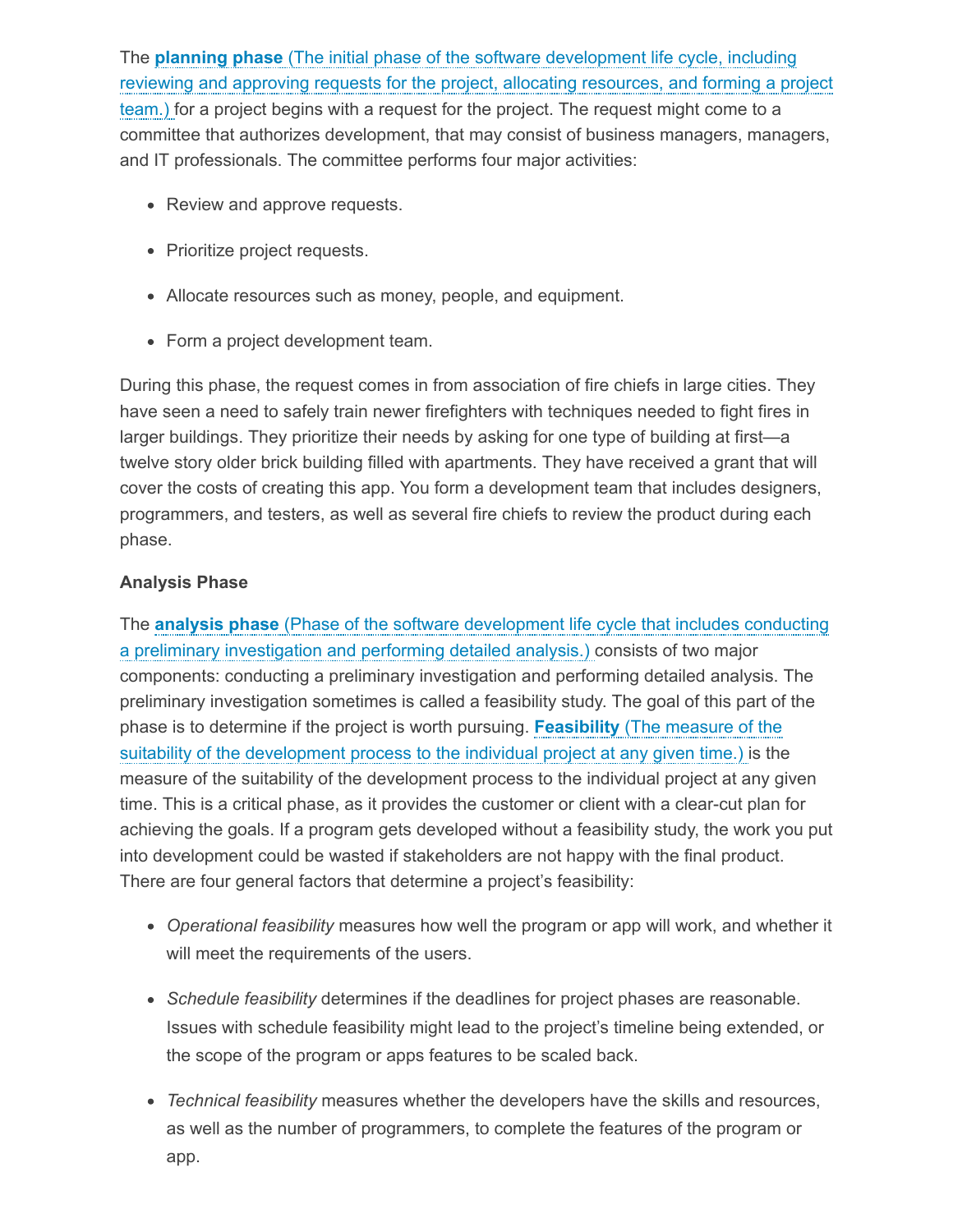*Economic (cost/benefit) feasibility* determines whether the benefits (profits) or a program or app will outweigh the costs of developing and supporting it.

Analysts conduct studies to reach a conclusion about whether or not the project should continue. This study might include interviewing the person(s) who submitted the initial request, reviewing existing documentation, and more. Detailed analysis produces an overview of the users' wants, needs, and requirements and recommends a solution. Once these steps are completed, if the committee or analysts determine the project should go forth, they produce a system proposal. The purpose of a **system proposal** (Using the data [gathered during the feasibility study and detailed analysis to present a solution to the need](javascript://) or request.) is to use the data gathered during the feasibility study and detailed analysis to present a solution to the need or request.

During this phase, the team determines the feasibility of the project. The project team has reached an agreement on the scope and requirements with the fire chiefs consulting on the project. The project team's developers have created similar apps before, so they meet the technical feasibility of the project. The timeline is to have a product available for use before the winter, as more fires occur in those months. Because of the grant, the project is economically feasible. The team uses all of these factors to create a system proposal.

### **Design Phase**

The **design phase** (A phase of the software development life cycle when the project team [acquires the necessary hardware and programming languages/tools, as well as develops](javascript://) the details of the finished product.) is when the project team acquires the necessary hardware and programming languages/tools, as well as develops the details of the finished product.

During the first part of the design phase, all technical specifications are determined, evaluated, and acquired. The team produces a list of requirements and sends out requests for solutions from potential vendors. Vendors submit back to the team proposals that include all estimated costs, as well as timeline for completion. The team then makes decisions about how to best meet the technical needs of the project, and accepts the proposals from vendors that meet those requirements.

The second phase outlines the specifications for each component in the finished project. This includes all input and output methods, as well as the actions a user can perform. During this phase, the analyst or developer will create charts and designs that show a mockup of the sample product. Other decisions that get made during this part of the phase include media, formats, data validation, and other factors developers use to create a prototype of the final product. A **prototype** (A working model that demonstrates the [functionality of the program or app.\) is a working model that demonstrates the funct](javascript://)ionality of the program or app.

During this phase, the team working on the fire safety app chooses a designer from a short list of vendors who can meet the schedule and budget. The developer presents a chart of all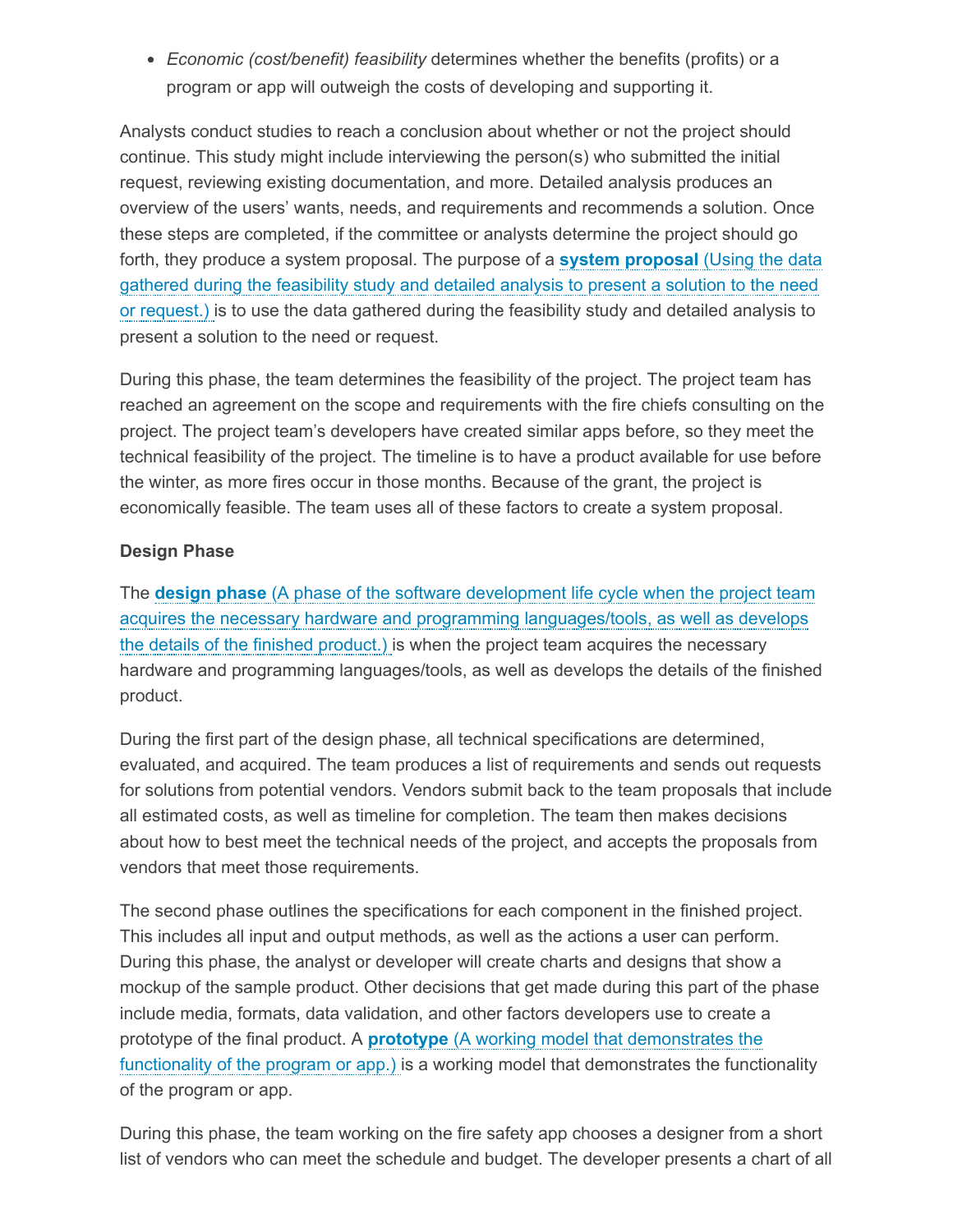of the options and navigation methods of the training, as well as the technical specifications to complete the tasks. The team considers UX when coming up with a prototype that includes the format, media, and sample data.

## **Implementation Phase**

The purpose of the **implementation phase** (Phase of the software development life cycle in [which the new program or app is built and delivered to users.\) is to build the new program or](javascript://) app and deliver it to users. During this phase, the development team performs three major activities:

- Develop the program or app using programming tools or languages.
- Install and test the product, including each individual component and how it works with other programs and apps.
- Train users to use the new product, including one-on-one or group sessions, webbased tutorials, and user manuals.

In the case of a program or app that will be used on a network or system, such as a database, the final step in the implementation phase is to convert to the new system. Conversion can happen all at once, in phases, or as a pilot program in one location or department.

During this phase, the developers create the first versions of the finished app by using programming tools. They install and test the product on the fire chiefs' devices, and incorporate their feedback. Then they test the app with a wider audience, and train firefighters to use the app. The team also creates a user manual that is accessible from the app.

## **Support and Security Phase**

During the **support and security phase** (Phase of the software development life cycle that [involves providing necessary maintenance for a program or app, such as fixing errors or](javascript://) improving functionality; also includes monitoring performance to ensure efficiency.) the program or app receives necessary maintenance, such as fixing errors or improving its functionality. Analysts also monitor the performance to ensure the efficiency of the program or app.

One of the most important parts of any program or app's development is ensuring its security. All elements of the program or app must be secure from hacking, or from unauthorized collection of data of its users. Security concerns are addressed through each phase of development, and apps are tested for reliability.

One of the ways developers ensure that their products work as intended is to test them thoroughly. During the **testing** (A process in which each app or program function is tested to [ensure it works properly.\) process, each function is tested to ensure it works properly.](javascript://)